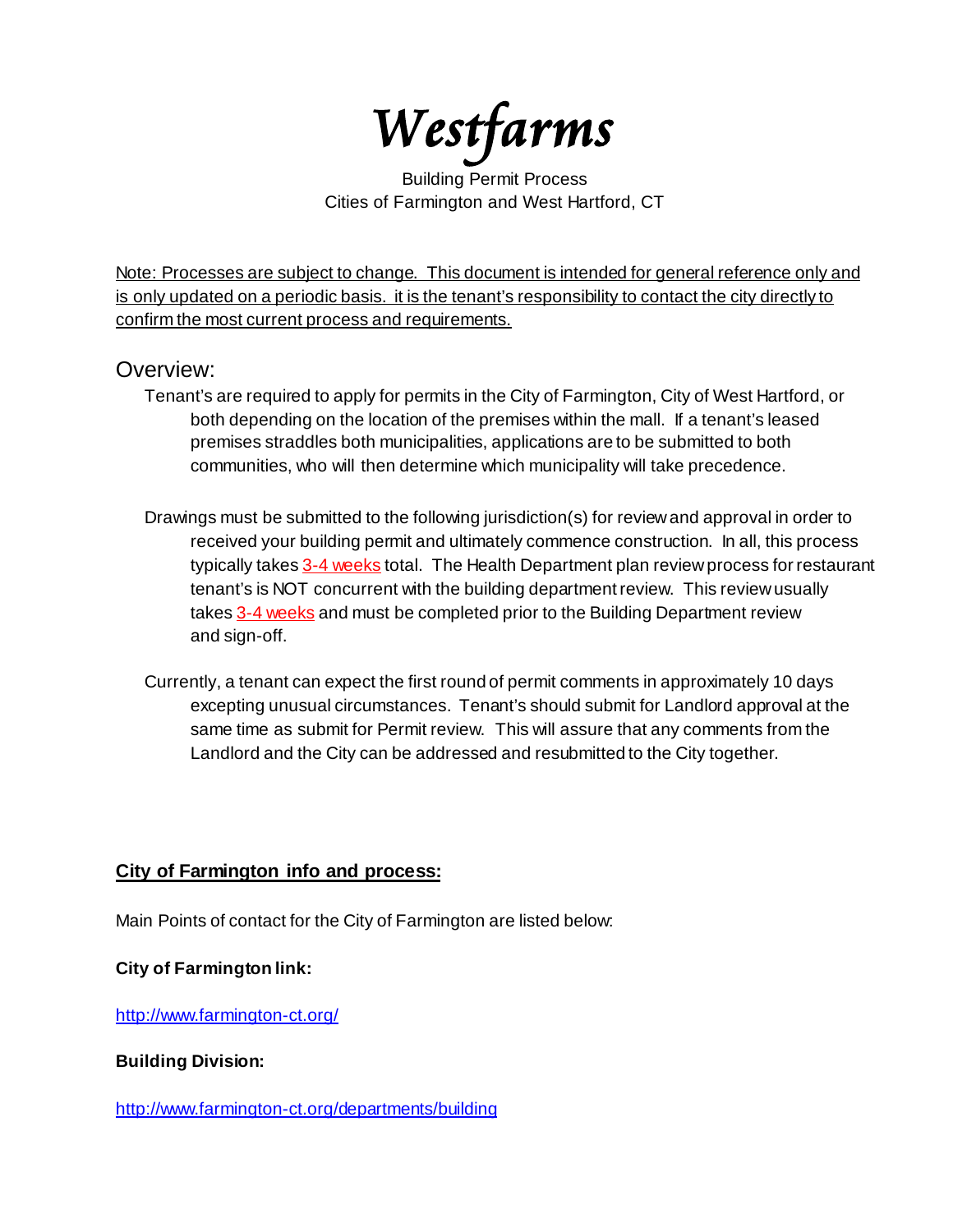## **Online Permitting Info Homepage:**

### <http://www.farmington-ct.org/departments/building/online-permit-applications>

### **Building Division Contact Information:**

City of Farmington Building Division 1 Monteith Drive Farmington, CT 06032 (860) 675-2315

### **Submittal Process:**

The City of Farmington is now utilizing an online permitting process (see link above). This process allows tenants to apply for permits and make payments. Each applicant will be required to create an "account" with an email address and password, to gain access to the site. Once the appropriate type of permit is applied for, the applicant will be required to fill out the online form completely. The applicant will then receive numerous email notifications, throughout the approval process, informing them of the application status. The applicant can also log into the system (https://farmingtonct.viewpointcloud.com), at any time, to view the current status of the pending application. Once the required approvals are received, payment will be required for the fee, with the cost being based on the work being done. Payments may be made online, in person, of by mailing a check to the "Town of Farmington". An electronic permit will be issued through the system after payment has been made and processed. The permit must be printed and kept at the job site at all times. Construction can only commence AFTER the permit is issued.

#### **Health Department Submittal:**

Food usage/restaurant tenants will also be required to apply for an annual food service permit. Forms and fee schedules can be found at http://www.fyhd.org/. For inquiries, reach out to the Health Department at (860) 352-2333.

### **City of West Hartford info and process:**

Main Points of contact for the City of West Hartford are listed below:

#### **City of West Hartford link:**

<https://www.westhartfordct.gov/>